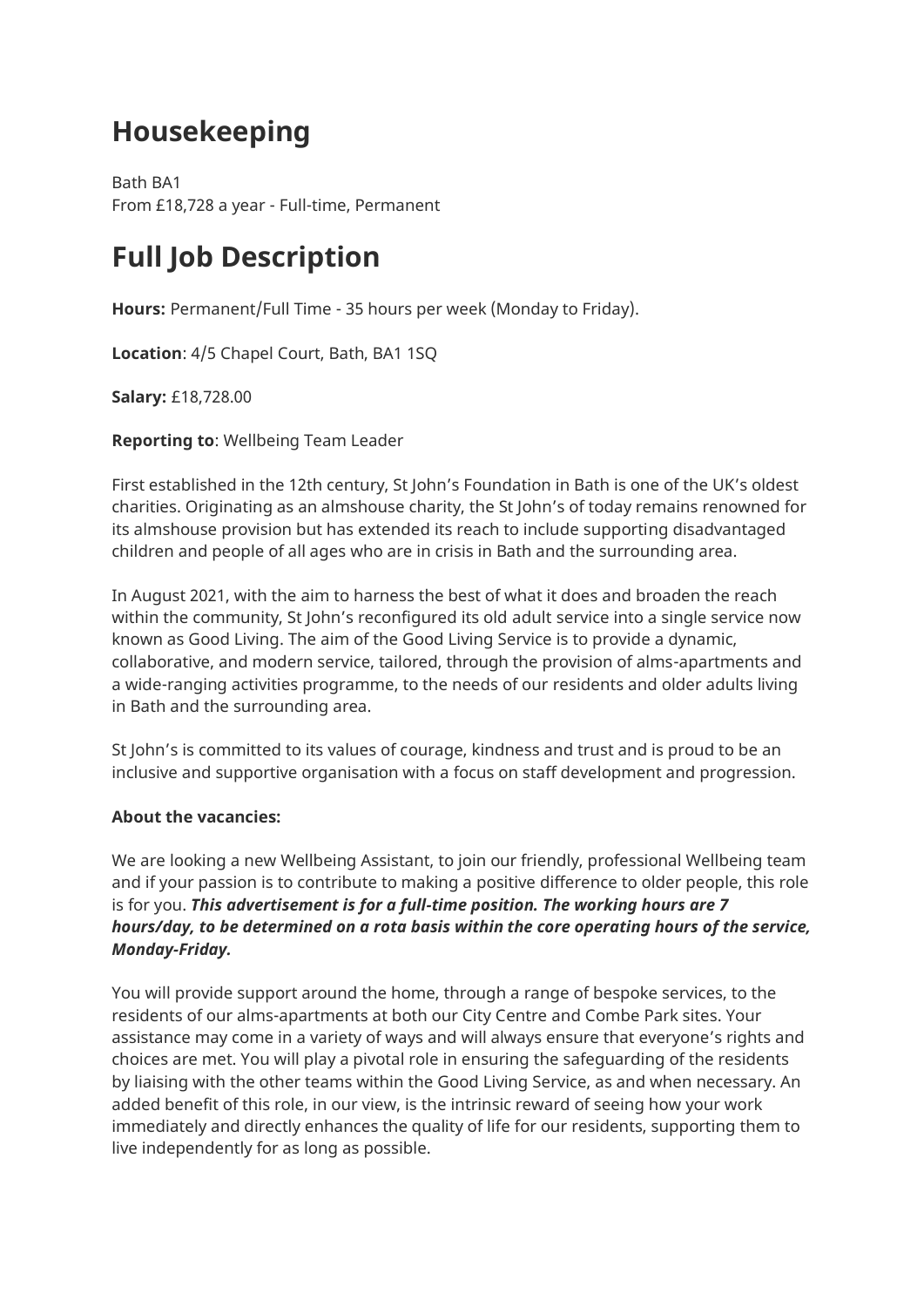Along side this there will be a requirement to support with other tasks within the organisation's property portfolio

## **What will I be responsible and accountable for?**

o General cleaning of alms-apartments, to include dusting, polishing, vacuuming, emptying waste and recycling bins throughout, wet mopping, replenishing toiletries, cleaning bathroom and kitchen facilities etc. Furniture will need to be moved to clean the spaces behind and cleaning at higher levels may be required in circumstances where residents cannot reach, helping individuals with their laundry, including ironing and changing of beds.

Cleaning of communal areas within the organisations property portfolio, to include cleaning of all floor types, dusting, polishing, vacuuming, replenishment of consumables, waste management, and in some circumstances carpet cleaning

o Providing assistance in a variety of ways which may include:

- o Supporting individuals with their shopping
- o Undertaking tasks such as collecting prescriptions
- o Accompanying individuals to various appointments
- o Providing cover during periods of absence by other team members
- o Supporting the Wellbeing Team Leader to develop and expand the service
- o Establishing and maintaining the trust and confidence of the individuals who use the service and their representatives

#### **Knowledge, Skills and Experience Required:**

Experience relevant to the role

Reliable, honest, respectful, with professional integrity

Excellent, open friendly style of communication

Energetic and enthusiastic, with the determination to deliver an excellent service

Knowledge and understanding of the welfare of older adults

Understanding of professional boundaries

Ability to work flexibly to accommodate the needs of the service

Ability to work independently and as part of a team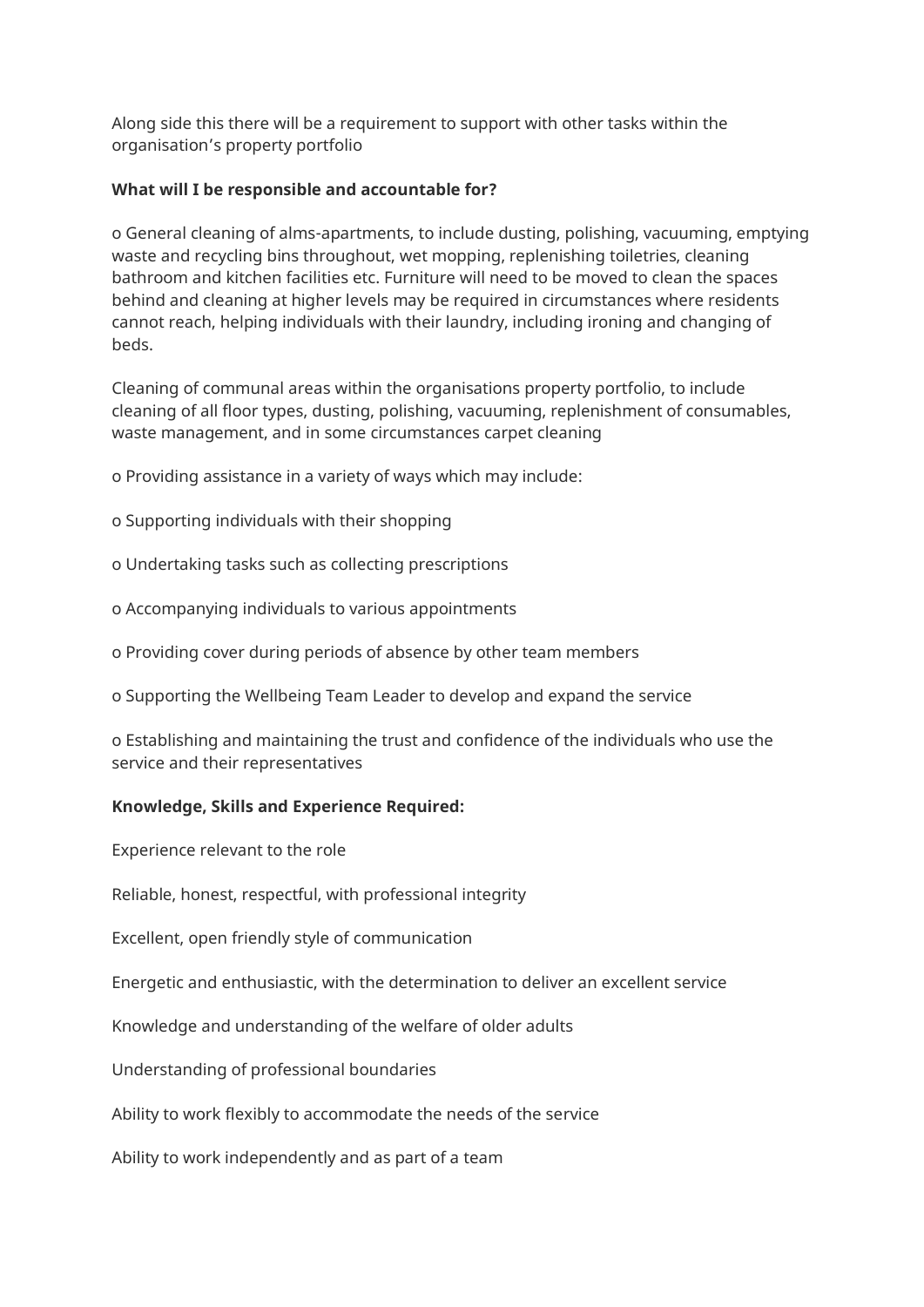Strong time management and prioritisation skills with the ability to use initiative

## IT literacy skills

Understands the importance of confidentiality, diversity, and equality

## **Desirable**

Level 1 or 2 Diploma in Cleaning & Support Services (or willingness to undertake Level 1 or Level 2 Diploma in Cleaning and Support Services) or relevant commercial or residential cleaning experience (other than personal).

## **Other Requirements:**

You must have the right to work in the UK

A satisfactory, basic DBS certificate is required for this role.

A valid full driving licence with access to a vehicle is desirable

## **Employee Benefits**:

*We offer excellent benefits to our employees, which include:*

- *A generous contributory pension scheme (employer's contribution being 10% of the gross salary whilst employee contributes a minimum of 4% of the basic salary)*
- *33 days' annual leave, including bank holidays, rising to 38 days after five years' service*
- *Private health care*
- *A generous occupational sick pay scheme (after completing probationary period)*
- *Life Assurance cover*
- *Salary sacrifice schemes such as Techscheme and Cycle to Work*
- *24-hour employee assistance helpline*

*We are an equal opportunities employer and welcome applicants from all sectors of the community.*

Job Types: Full-time, Permanent

Salary: From £18,728.00 per year

Benefits:

- Company events
- Company pension
- Cycle to work scheme
- Life insurance
- Private medical insurance
- Sick pay
- Wellness programmes